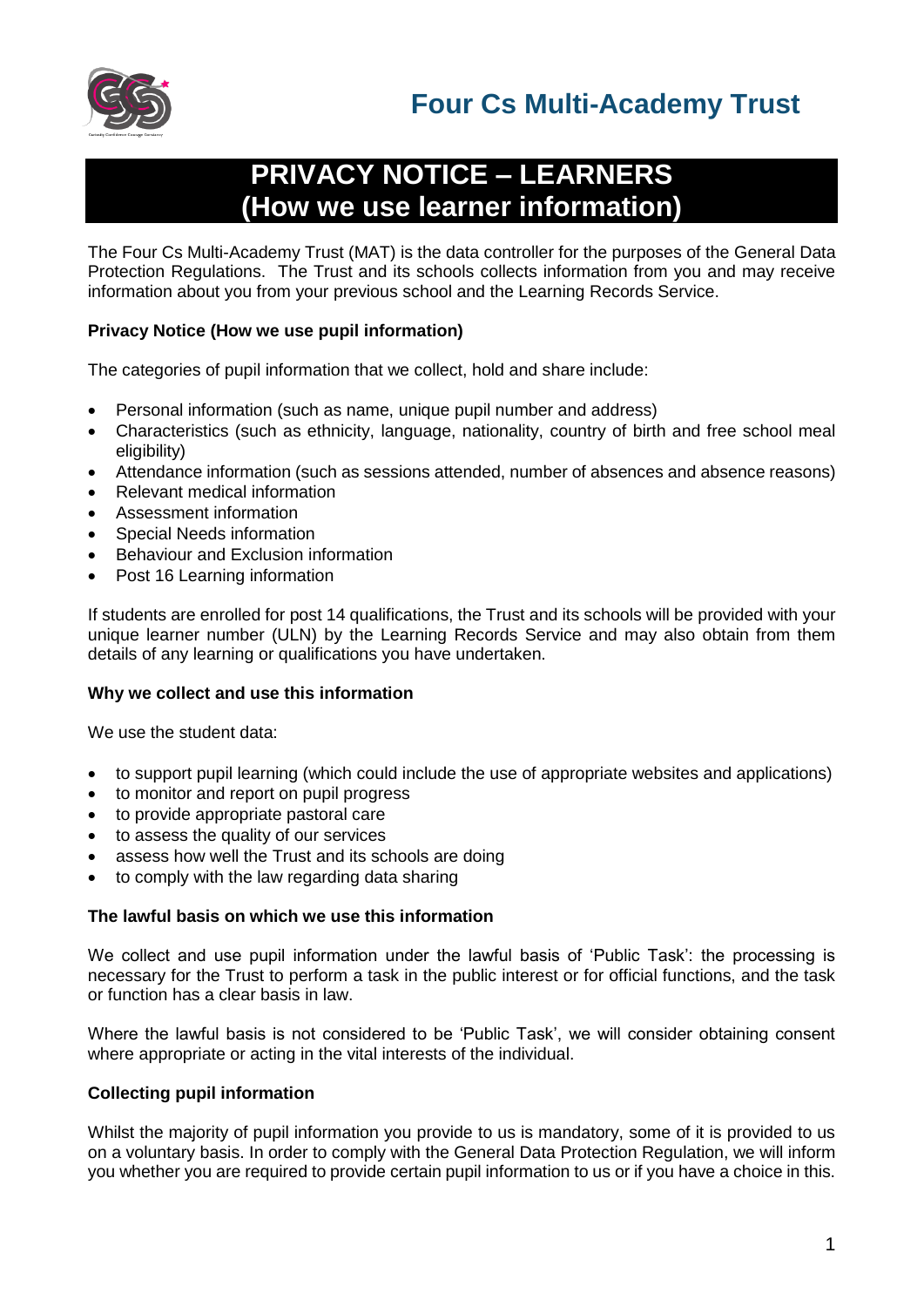# **Storing pupil data**

We hold pupil data for no longer than is necessary for the purpose or purposes it was collected. Reasonable steps will be taken to destroy, or erase from the systems, all data which is no longer required.

### **Who we share pupil information with**

We routinely share pupil information with:

- schools that the pupil's attend after leaving us
- our local authority
- the Department for Education (DfE)
- NHS
- Four Cs Multi-Academy Trust
- Other organisations that are GDPR compliant and it is deemed necessary

#### **Why we share pupil information**

We do not share information about our pupils with anyone without consent unless the law and our policies allow us to do so.

We share pupils' data with the Department for Education (DfE) on a statutory basis. This data sharing underpins school funding and educational attainment policy and monitoring.

We are required to share information about our pupils with the (DfE) under regulation 5 of The Education (Information About Individual Pupils) (England) Regulations 2013.

#### **Data collection requirements:**

To find out more about the data collection requirements placed on us by the Department for Education (for example; via the school census) go to [https://www.gov.uk/education/data-collection](https://www.gov.uk/education/data-collection-and-censuses-for-schools)[and-censuses-for-schools.](https://www.gov.uk/education/data-collection-and-censuses-for-schools)

#### **Youth support services**

#### Pupils aged 13+

Once our pupils reach the age of 13, we also pass pupil information to our Local Authority and / or provider of youth support services as they have responsibilities in relation to the education or training of 13-19 year olds under section 507B of the Education Act 1996. This enables them to provide services as follows:

- youth support services
- careers advisers
- NHS and health agencies

A parent or guardian can request that **only** their child's name, address and date of birth is passed to their local authority or provider of youth support services by informing us. This right is transferred to the child / pupil once he/she reaches the age 16.

#### Pupils aged 16+

We will also share certain information about pupils aged 16+ with our local authority and / or provider of youth support services as they have responsibilities in relation to the education or training of 13- 19 year olds under section 507B of the Education Act 1996.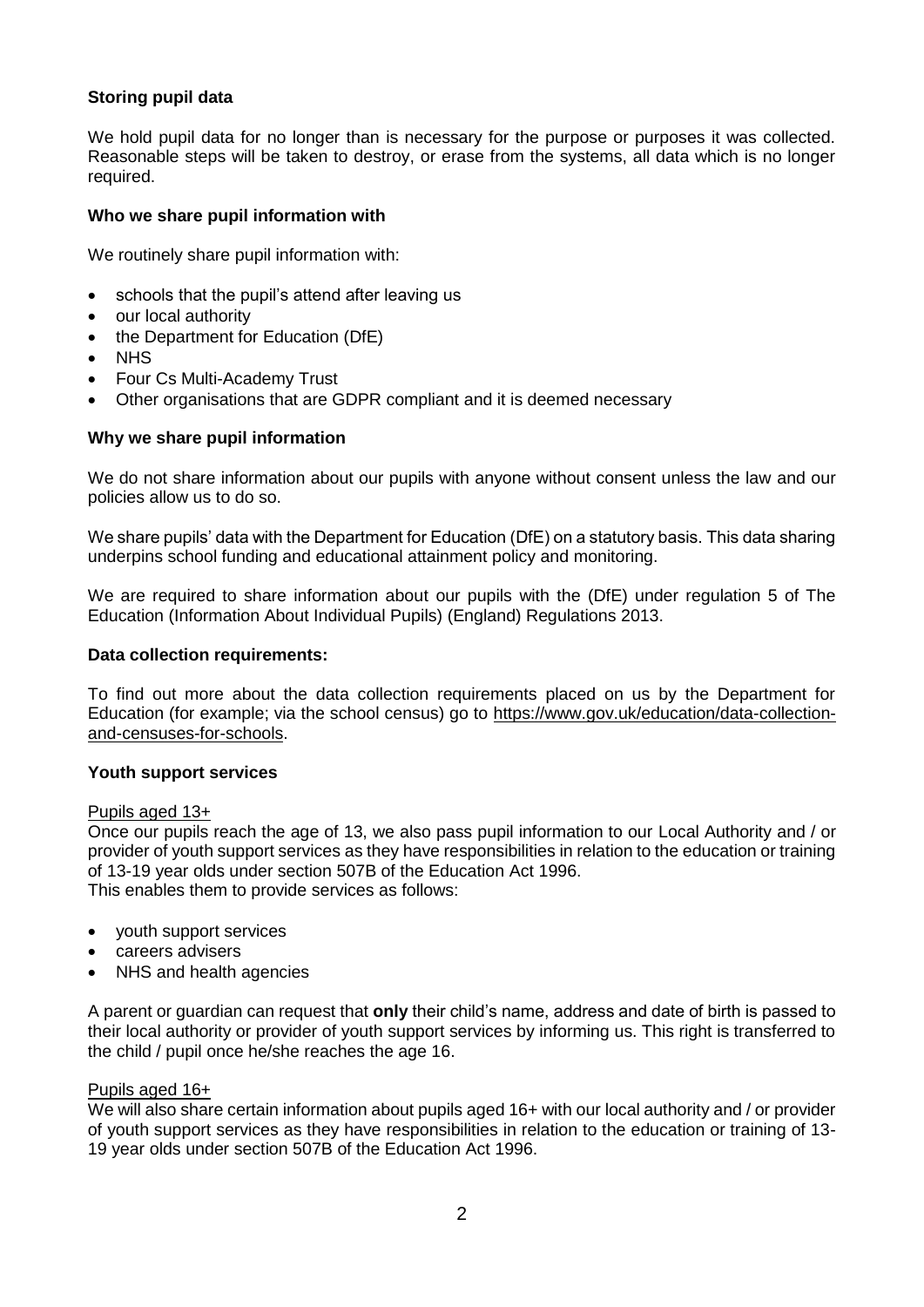This enables them to provide services as follows:

- post-16 education and training providers
- youth support services
- careers advisers

For more information about services for young people, please visit our local authority website.

# **The National Pupil Database (NPD)**

The NPD is owned and managed by the Department for Education and contains information about pupils in schools in England. It provides invaluable evidence on educational performance to inform independent research, as well as studies commissioned by the Department. It is held in electronic format for statistical purposes. This information is securely collected from a range of sources including schools, local authorities and awarding bodies.

We are required by law, to provide information about our pupils to the DfE as part of statutory data collections such as the school census and early years' census. Some of this information is then stored in the NPD. The law that allows this is the Education (Information About Individual Pupils) (England) Regulations 2013.

To find out more about the NPD, go to [https://www.gov.uk/government/publications/national-pupil](https://www.gov.uk/government/publications/national-pupil-database-user-guide-and-supporting-information)[database-user-guide-and-supporting-information.](https://www.gov.uk/government/publications/national-pupil-database-user-guide-and-supporting-information)

The department may share information about our pupils from the NPD with third parties who promote the education or well-being of children in England by:

- conducting research or analysis
- producing statistics
- providing information, advice or guidance

The Department has robust processes in place to ensure the confidentiality of our data is maintained and there are stringent controls in place regarding access and use of the data. Decisions on whether DfE releases data to third parties are subject to a strict approval process and based on a detailed assessment of:

- who is requesting the data
- the purpose for which it is required
- the level and sensitivity of data requested: and
- the arrangements in place to store and handle the data

To be granted access to pupil information, organisations must comply with strict terms and conditions covering the confidentiality and handling of the data, security arrangements and retention and use of the data.

For more information about the department's data sharing process, please visit: <https://www.gov.uk/data-protection-how-we-collect-and-share-research-data>

For information about which organisations the department has provided pupil information, (and for which project), please visit the following website: <https://www.gov.uk/government/publications/national-pupil-database-requests-received>

To contact DfE:<https://www.gov.uk/contact-dfe>